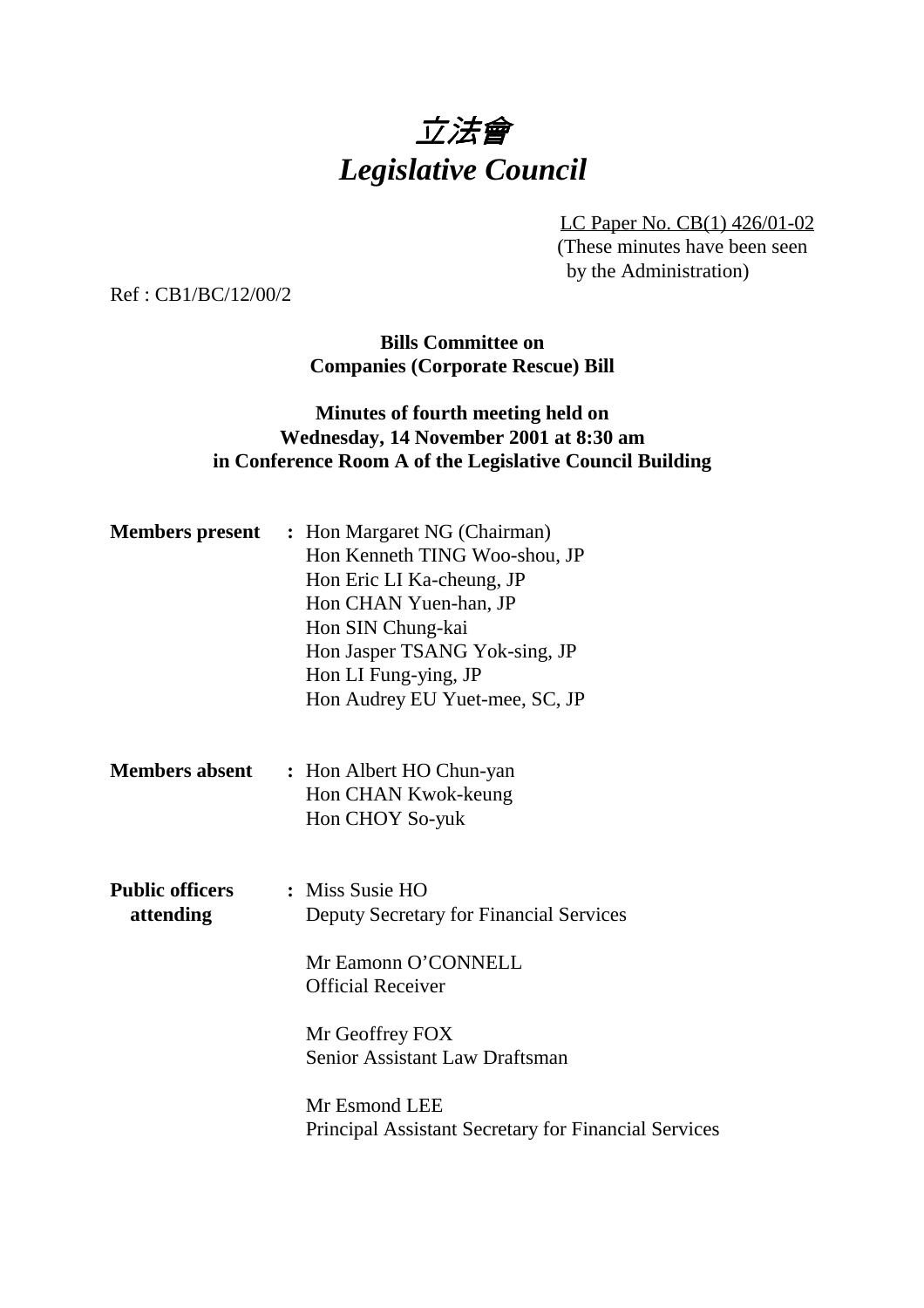|                                              | Mr Edward LAU<br><b>Assistant Official Receiver (Legal Services)</b>               |
|----------------------------------------------|------------------------------------------------------------------------------------|
|                                              | Mr Jeremy GLEN<br><b>Assistant Principal Solicitor, Official Receiver's Office</b> |
|                                              | Miss Leonora IP<br>Government Counsel, Department of Justice                       |
| <b>Clerk in attendance:</b> Miss Salumi CHAN | Chief Assistant Secretary (1)5                                                     |
| <b>Staff in attendance : Mr KAU Kin-wah</b>  | Assistant Legal Adviser 6                                                          |
|                                              | Mrs Queenie YU<br>Senior Assistant Secretary (1)6                                  |
|                                              | Mr Anthony WONG<br>Senior Assistant Secretary (1)8                                 |

### **I. Confirmation of minutes of meeting**

(LC Paper No. CB(1) 248/01-02)

The minutes of the third Bills Committee meeting held on 22 October 2001 were confirmed.

| П. | <b>Meeting with the Administration</b>         |  |  |                                            |  |  |
|----|------------------------------------------------|--|--|--------------------------------------------|--|--|
|    | (LC Paper Nos. CB(1) 259/01-02(01) to $(05)$ — |  |  | Further submissions from                   |  |  |
|    |                                                |  |  | five organizations                         |  |  |
|    | LC Paper No. $CB(1)$ 259/01-02(06)             |  |  | — Paper provided by the<br>Administration) |  |  |

2. The Bills Committee deliberated (Index of proceedings attached at **Appendix**).

3. Whilst supporting the concept of corporate rescue, Mr Kenneth TING Wooshou, Mr Eric LI Ka-cheung, Mr SIN Chung-kai and Ms Audrey EU Yuet-mee shared the concern of the trade and some professional bodies about the proposed requirement that all outstanding wages and liabilities of employees must be paid, or sufficient funds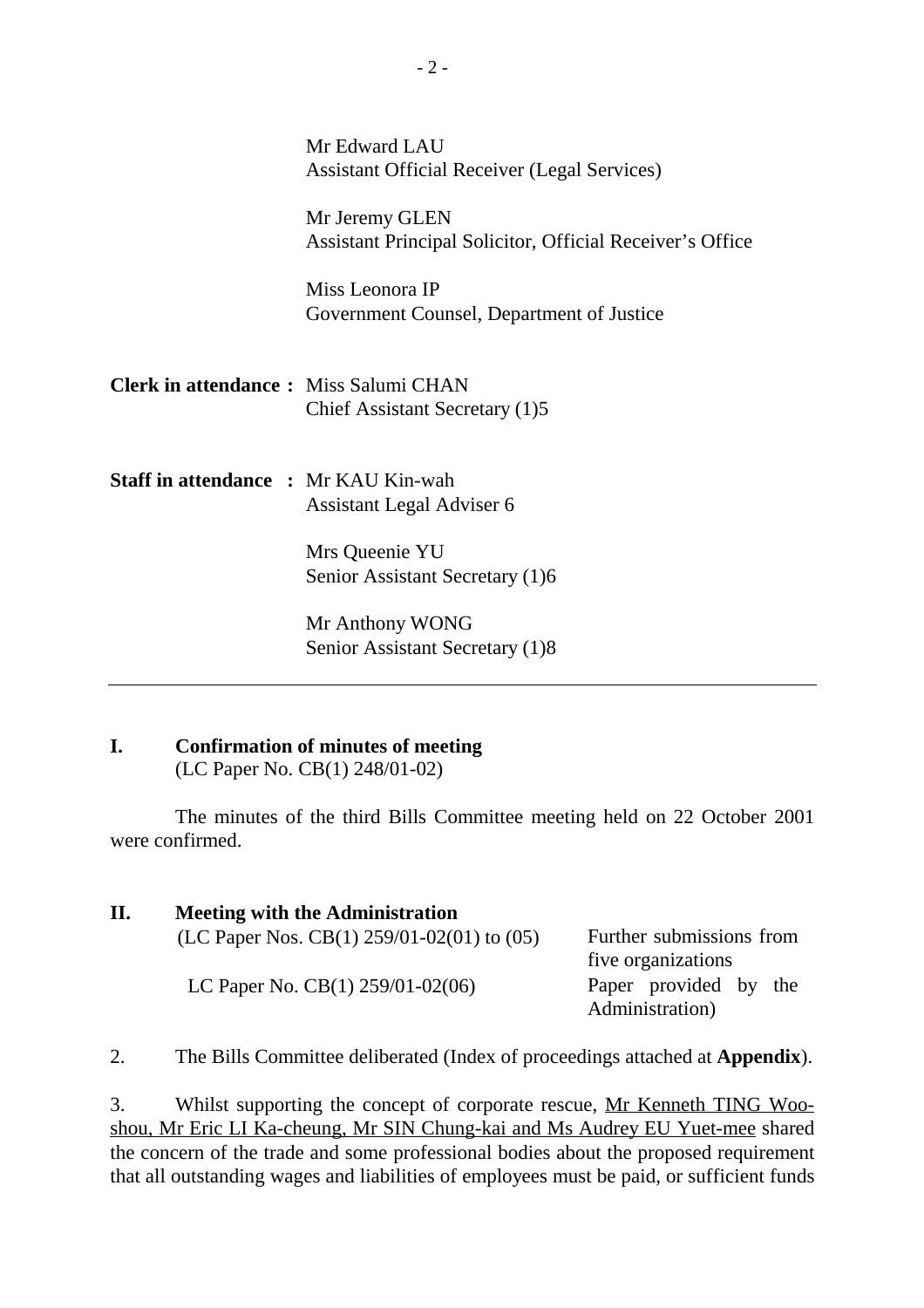must be provided for in a trust account for the purpose, before the commencement of the corporate rescue procedure. As the amounts payable to employees were not capped, they considered it unlikely that a company in financial difficulty would have sufficient money to fulfil this requirement, thus creating a substantial obstacle to the corporate rescue procedure and defeating the purpose of the Bill. They were inclined not to support the Bill if a workable option could not be identified. Miss CHAN Yuen-han and Ms LI Fung-ying however held different views. They were in support of the proposed requirement for the full protection of employees. They indicated that they would not support the Bill if the amounts payable were capped.

4. To facilitate the Bills Committee to decide the way forward, the Administration was requested to explore a workable option, taking into account the views of members and the relevant organizations, and to provide a written response to the further submissions provided by the five organizations. If the Administration decided that the proposed requirement should be maintained, it should provide justifications and explain how the concerns of members and the relevant organizations could be addressed. Members would also consult their respective political affiliation or grouping and constituents on the issue. The Bills Committee would decide at the next meeting on whether the scrutiny of the Bill should be continued.

5. To address members' concern about the proposed insolvent trading provisions, the Administration was requested to provide a paper, setting out clearly the target group of the proposed provisions and the experience of the United Kingdom and Australia in the implementation of similar provisions.

6. The Administration was also requested to provide an early response to the paper prepared by the Assistant Legal Adviser (LC Paper No. CB(1)LS168/00-01).

7. The Bills Committee agreed that the next meeting be held on Friday, 30 November 2001 at 4:00 pm (immediately after the meeting of the House Committee).

(*Post-meeting note:* As two members would be out of town in end-November, the next meeting was rescheduled for Wednesday, 5 December 2001 at 8:30 am.)

#### **III. Any other business**

8. There being no other business, the meeting ended at 9:40 am.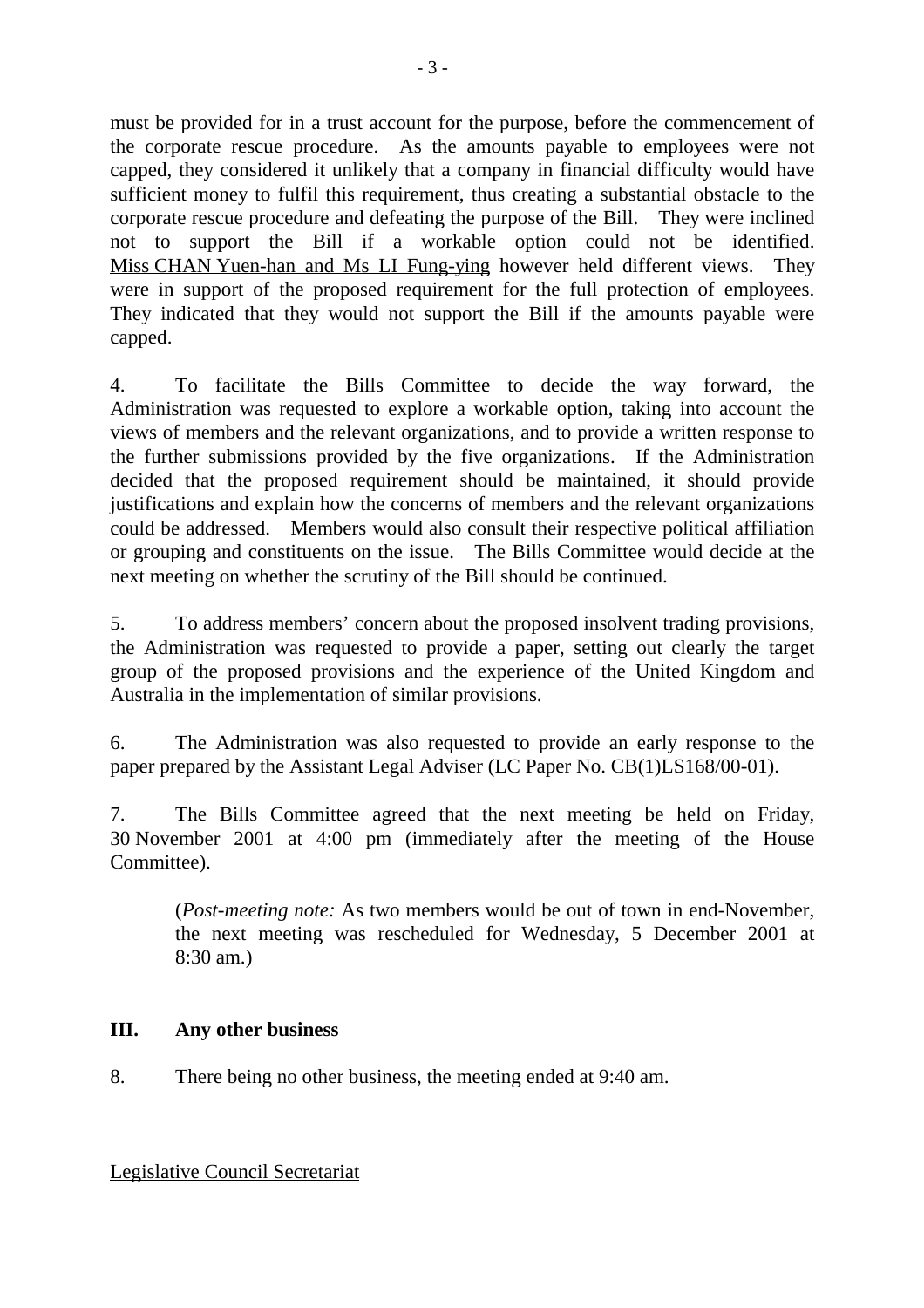27 November 2001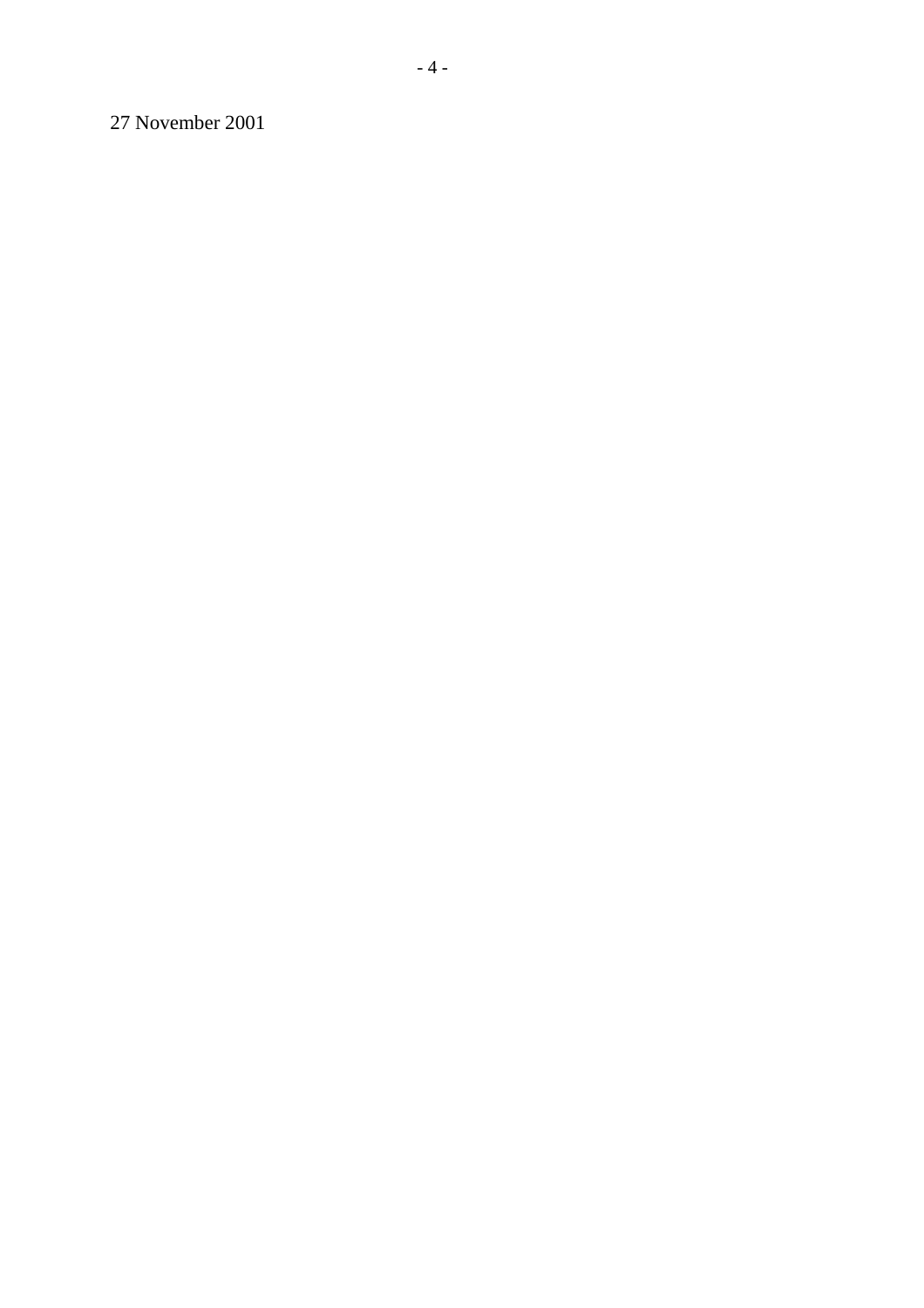#### **Proceedings of the Fourth meeting of the Bills Committee on Companies (Corporate Rescue) Bill on Wednesday, 14 November 2001 at 8:30 am in Conference Room A of the Legislative Council Building**

| <b>Time</b>                                      | <b>Speaker</b>                                     | Subject(s)                           | <b>Action</b> |  |  |
|--------------------------------------------------|----------------------------------------------------|--------------------------------------|---------------|--|--|
|                                                  |                                                    |                                      | required      |  |  |
|                                                  |                                                    |                                      |               |  |  |
|                                                  | Agenda Item I - Confirmation of minutes of meeting |                                      |               |  |  |
| 0001-0715                                        | Chairman                                           | Confirmation<br>of<br>minutes<br>of  |               |  |  |
|                                                  |                                                    | meeting held on 22 October 2001      |               |  |  |
|                                                  |                                                    | and date of next meeting             |               |  |  |
| Agenda Item II - Meeting with the Administration |                                                    |                                      |               |  |  |
| 0716-1132                                        | Administration                                     | Administration's response to<br>the  |               |  |  |
|                                                  |                                                    | further<br>submissions from<br>five  |               |  |  |
|                                                  |                                                    | organizations                        |               |  |  |
| 1133-1209                                        | Chairman                                           | Inviting members' views on the       |               |  |  |
|                                                  |                                                    | proposed arrangements for payment    |               |  |  |
|                                                  |                                                    | of outstanding arrears in wages and  |               |  |  |
|                                                  |                                                    | other statutory entitlements owed by |               |  |  |
|                                                  |                                                    | a company to its employees           |               |  |  |
| 1210-1259                                        | Ms LI Fung-ying                                    | Presentation of views                |               |  |  |
| 1300-1344                                        | Miss CHAN Yuen-han                                 | -ditto-                              |               |  |  |
| 1345-1417                                        | Chairman                                           | -ditto-                              |               |  |  |
| 1418-1429                                        | Miss CHAN Yuen-han                                 | -ditto-                              |               |  |  |
| 1430-1502                                        | Mr Jasper TSANG                                    | -ditto-                              |               |  |  |
| 1503-1713                                        | Ms Audrey EU                                       | -ditto-                              |               |  |  |
| 1714-1734                                        | Chairman                                           | -ditto-                              |               |  |  |
| 1735-1748                                        | Ms Audrey EU                                       | -ditto-                              |               |  |  |
| 1749-1814                                        | Chairman                                           | -ditto-                              |               |  |  |
| 1815-2158                                        | Mr Eric LI                                         | -ditto-                              |               |  |  |
| 2159-2219                                        | Chairman                                           | -ditto-                              |               |  |  |
| 2220-2229                                        | Mr Eric LI                                         | -ditto-                              |               |  |  |
| 2230-2402                                        | Mr Kenneth TING                                    | -ditto-                              |               |  |  |
| 2403-2535                                        | Mr SIN Chung-kai                                   | -ditto-                              |               |  |  |
| 2536-2737                                        | Chairman                                           | The way forward                      | Admin         |  |  |
| 2738-2804                                        | Administration                                     | Briefing on the paper provided by    |               |  |  |
|                                                  |                                                    | the Administration                   |               |  |  |
| 2805-2900                                        | Chairman                                           | Summary of members' views            |               |  |  |
| 2901-3039                                        | Miss CHAN Yuen-han                                 | Presentation of views                |               |  |  |
| 3040-3134                                        | Mr SIN Chung-kai                                   | Presentation of views                |               |  |  |